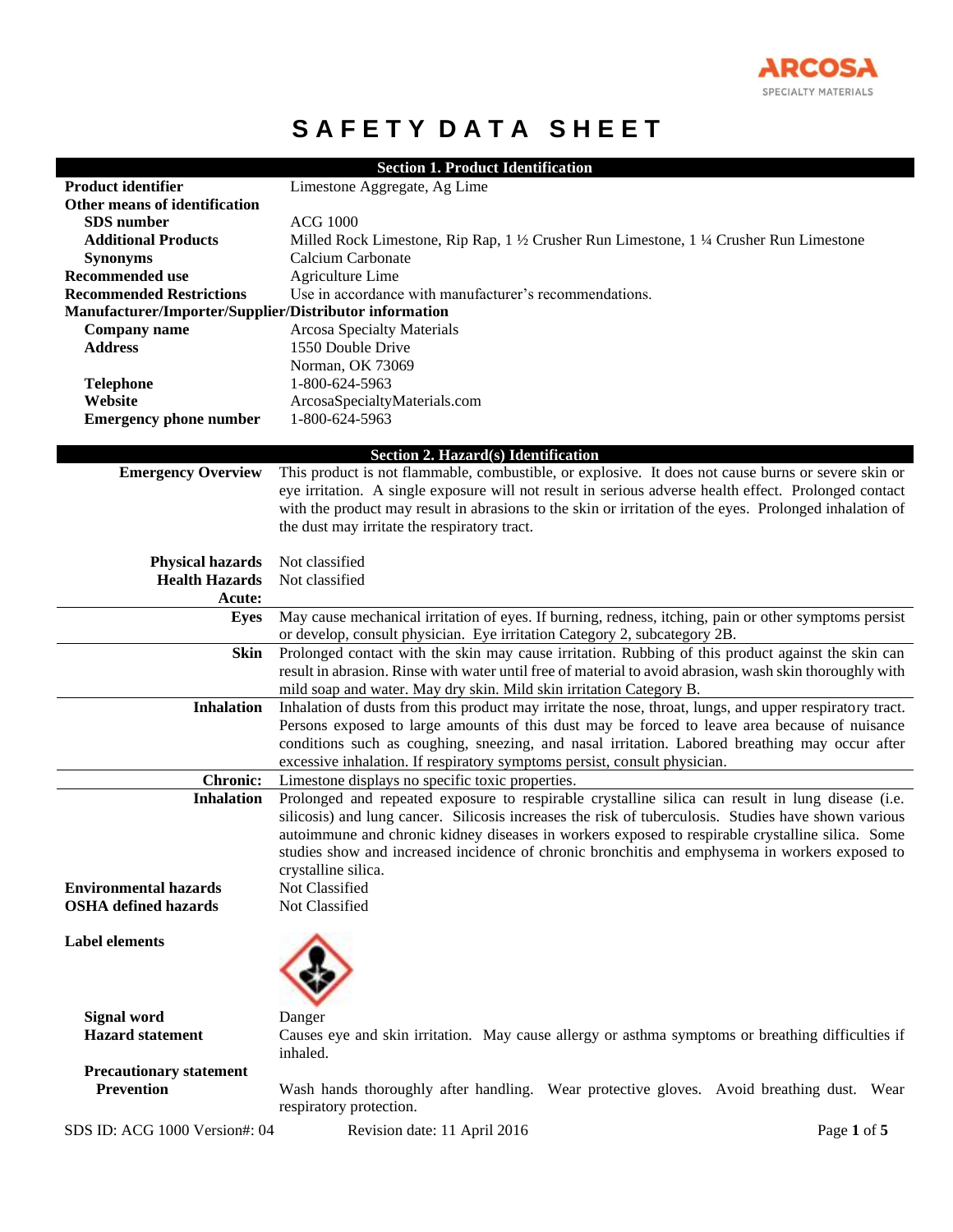

| <b>Response</b> | If eye irritation persists, if skin irritation occurs, or if experiencing respiratory symptoms: Get medical |
|-----------------|-------------------------------------------------------------------------------------------------------------|
|                 | advice/attention.                                                                                           |
| <b>Storage</b>  | Store as indicated in Section 7.                                                                            |
| <b>Disposal</b> | Dispose of in accordance with local, state, and federal regulations.                                        |
|                 |                                                                                                             |

Hazard(s) not otherwise classified (HNOC) None known.

| <b>Section 3. Composition/Information on Ingredients</b> |                   |               |  |
|----------------------------------------------------------|-------------------|---------------|--|
| <b>Mixtures</b>                                          |                   |               |  |
| Chemical name                                            | <b>CAS</b> number | $\frac{0}{0}$ |  |
| Limestone                                                | 1317-65-3         | 90<           |  |
| Silicon Dioxide (Crystalline Silica)                     | 14808-60-7        | <0.025        |  |

**Composition comments** All concentrations are in percent by weight unless ingredient is a gas.

| <b>Section 4. First-Aid Measures</b>             |                                                                                                          |  |
|--------------------------------------------------|----------------------------------------------------------------------------------------------------------|--|
| <b>Eye contact</b>                               | If in eyes: Rinse cautiously with water for several minutes. Remove contact lenses, if present and       |  |
|                                                  | easy to do. Continue rinsing. If eye irritation persists: Get medical advice/attention.                  |  |
| <b>Skin</b>                                      | If on skin: Wash with plenty of water/mild soap and water. Specific treatment: see supplemental first    |  |
|                                                  | aid instruction on label. If skin irritation occurs: Get medical advice/attention. Take off contaminated |  |
|                                                  | clothing and wash it before reuse.                                                                       |  |
| <b>Inhalation</b>                                | If inhaled: If breathing is difficult, remove person to fresh air and keep comfortable for breathing. If |  |
|                                                  | experiencing respiratory symptoms: Call a doctor.                                                        |  |
| <b>Ingestion</b>                                 | May cause temporary irritation of throat and stomach and gastrointestinal tract.                         |  |
| <b>Most Important</b>                            | Under normal conditions of intended use, this product is not expected to be a health risk. Dust may      |  |
| symptoms/effects, acute and                      | irritate throat and respiratory system and cause coughing.                                               |  |
| delayed                                          |                                                                                                          |  |
| <b>Indication of Immediate</b>                   | Provide general supportive measures and treat symptomatically.                                           |  |
| medical attention and special                    |                                                                                                          |  |
| treatment needed                                 |                                                                                                          |  |
| <b>General information</b>                       | Ensure that medical personnel are aware of the material(s) involved.                                     |  |
|                                                  |                                                                                                          |  |
| <b>Section 5. Fire and Explosion Hazard Data</b> |                                                                                                          |  |
| <b>Flash Point</b>                               | Non-combustible.                                                                                         |  |
| <b>Auto Ignition</b>                             | Not applicable.                                                                                          |  |
| <b>Flammable limit</b>                           | Not applicable.                                                                                          |  |
| <b>Fire Extinguishing Media</b>                  | Use extinguishing media appropriate for surrounding fire.                                                |  |
| <b>Special Fire-fighting Procedures</b>          | Wear proper personal protective equipment as listed in Section 8.                                        |  |
| <b>Hazardous combustion procedures</b>           | Not applicable                                                                                           |  |
| <b>Explosion Hazards</b>                         | None known.                                                                                              |  |
| <b>Section 6. Accidental Release Measures</b>    |                                                                                                          |  |
| Methods and materials for containment            | Remove by dry sweeping or vacuum. Avoid creating excessive dust. It is recommended                       |  |
| and cleaning up                                  | that gloves and a mask be worn while cleaning the spill. If already mixed with water,                    |  |
|                                                  | scrape up and place in container. Wear appropriate protective equipment as described in                  |  |
|                                                  | Sections 7 & 8.                                                                                          |  |
| <b>Environmental Precautions</b>                 | Dispose of material in accordance with all applicable federal, state, and local regulations.             |  |
|                                                  | Can be disposed as an inert solid in a landfill.                                                         |  |
|                                                  |                                                                                                          |  |
| <b>Section 7. Handling and Storage</b>           |                                                                                                          |  |
| <b>Precautions for safe handling</b>             | Avoid contact with skin and eyes. Do not breathe dust. Use only in well ventilated areas. A NIOSH        |  |
|                                                  | approved dust mask or filtering face piece is recommended in poorly ventilated areas or when             |  |
|                                                  | permissible exposure limits may be exceeded. When using, do not eat or drink. Wash hands before          |  |
|                                                  | eating, drinking or smoking.                                                                             |  |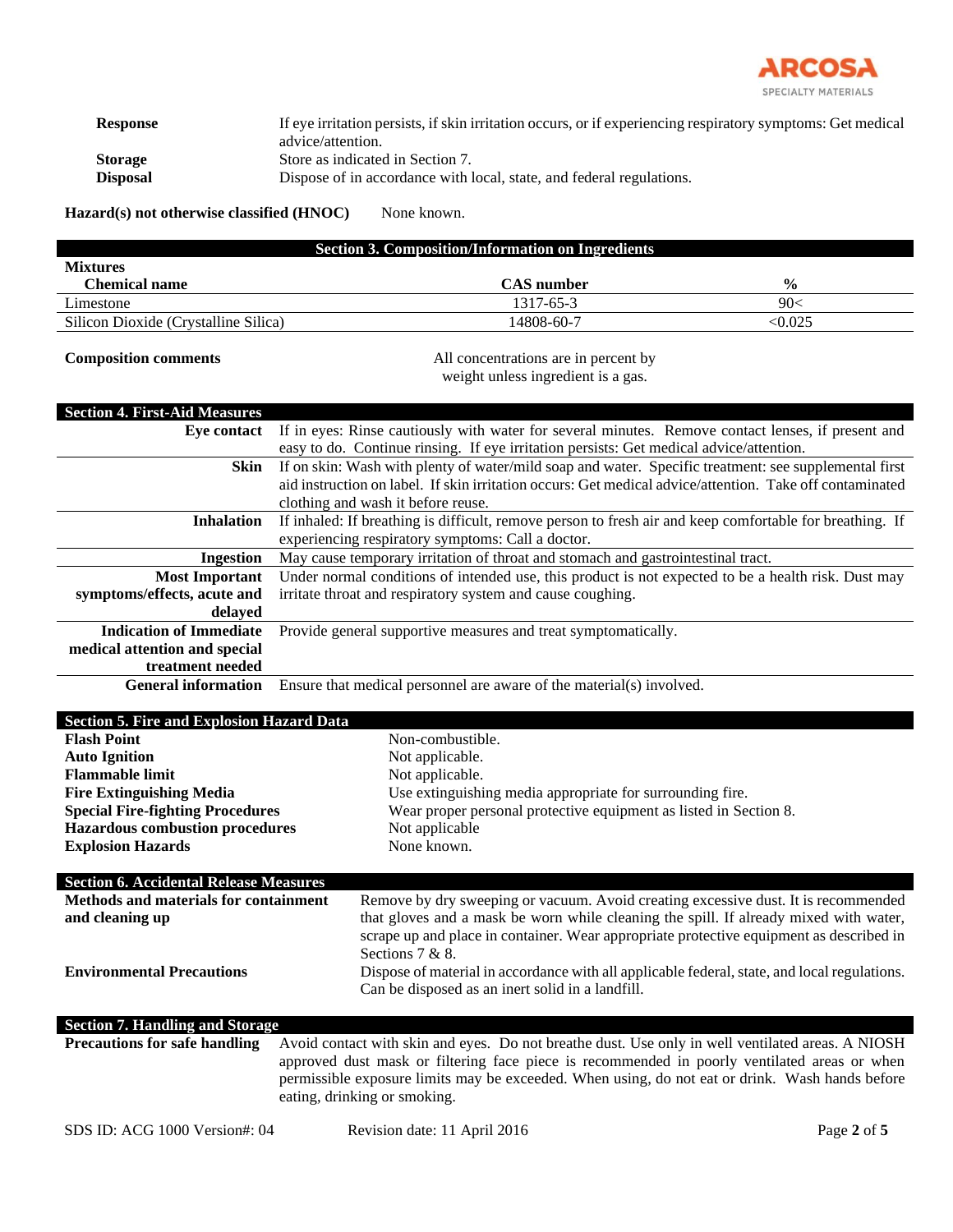

**Conditions for safe storage, including an incompatibilities**

Keep out of reach of children. Keep the container tightly closed and dry. Store in a covered, dry climate controlled area, away from incompatibles listed in Section 10.

## **Section 8. Exposure Controls/Personal Protection**

## **Occupational exposure limits**

## **US. OSHA table Z-1 Limits for Air Contaminants (29 CFR 1910.1000**

| <b>Components</b>                                            | <b>Type</b> | Value             | Form                |  |
|--------------------------------------------------------------|-------------|-------------------|---------------------|--|
| Limestone                                                    | PEL         | $5 \text{ mg/m}$  | Respirable.         |  |
| Crystalline Silica                                           | TWA         | $5 \text{ mg/m}$  | Respirable.         |  |
| <b>US. ACGIH Threshold Limit Values</b>                      |             |                   |                     |  |
| <b>Components</b>                                            | <b>Type</b> | Value             | Form                |  |
| Limestone                                                    | TWA         | $10 \text{ mg/m}$ | Inhalable fraction. |  |
| Crystalline Silica                                           | TWA         | $0.025$ mg/m3     | Respirable.         |  |
| <b>US. NIOSH: Pocket Guide to</b><br><b>Chemical Hazards</b> |             |                   |                     |  |
| <b>Components</b>                                            | <b>Type</b> | Value             | Form                |  |
| Limestone                                                    | TWA         | $5 \text{ mg/m}$  | Respirable          |  |
| Crystalline Silica                                           | <b>TWA</b>  | $0.05$ mg/m3      | Respirable          |  |

**Engineering Controls** Ventilate to keep exposures below TLV requirements of the individual ingredients. General ventilation is expected to be satisfactory. Use local exhaust ventilation if necessary to control dust. **Respiratory protection** None required where adequate ventilation conditions exist. A NIOSH approved dust mask or filtering face piece is recommended in poorly ventilated areas or when permissible exposure limits may be exceeded. Consult with respirator manufacturer to determine respirator selection, use, and limitations.

|                                  | <b>Section 9. Physical and Chemical Properties</b> |  |  |
|----------------------------------|----------------------------------------------------|--|--|
| Appearance                       | $Grev - White$                                     |  |  |
| <b>Physical state</b>            | Fine to Coarse Solid                               |  |  |
| <b>Melting Point</b>             | Not applicable.                                    |  |  |
| <b>Freezing Point</b>            | Not applicable.                                    |  |  |
| Odor                             | Low                                                |  |  |
| Odor threshold                   | Not determined.                                    |  |  |
| <b>Flash point</b>               | Non-combustible.                                   |  |  |
| <b>Flammability limits</b>       | Not applicable.                                    |  |  |
| Solubility (in water) $(g/100g)$ | < 0.4                                              |  |  |
| <b>Initial boiling point</b>     | Not applicable                                     |  |  |
| <b>Boiling Range</b>             | Not applicable.                                    |  |  |
| <b>Specific gravity</b>          | $2.5 - 2.7$                                        |  |  |
| pH                               | Not applicable                                     |  |  |
| Vapor pressure                   | Not applicable.                                    |  |  |
| <b>Vapor density</b>             | Not applicable.                                    |  |  |
| <b>Auto-ignition temperature</b> | None.                                              |  |  |
| <b>Evaporation rate</b>          | Not applicable.                                    |  |  |
| <b>Viscosity</b>                 | Not applicable.                                    |  |  |
| <b>Upper flammability limit</b>  | Not determined.                                    |  |  |
| <b>Lower flammability limit</b>  | Not determined.                                    |  |  |
| <b>Decomposition temp</b>        | 898°C/1648°F                                       |  |  |
|                                  |                                                    |  |  |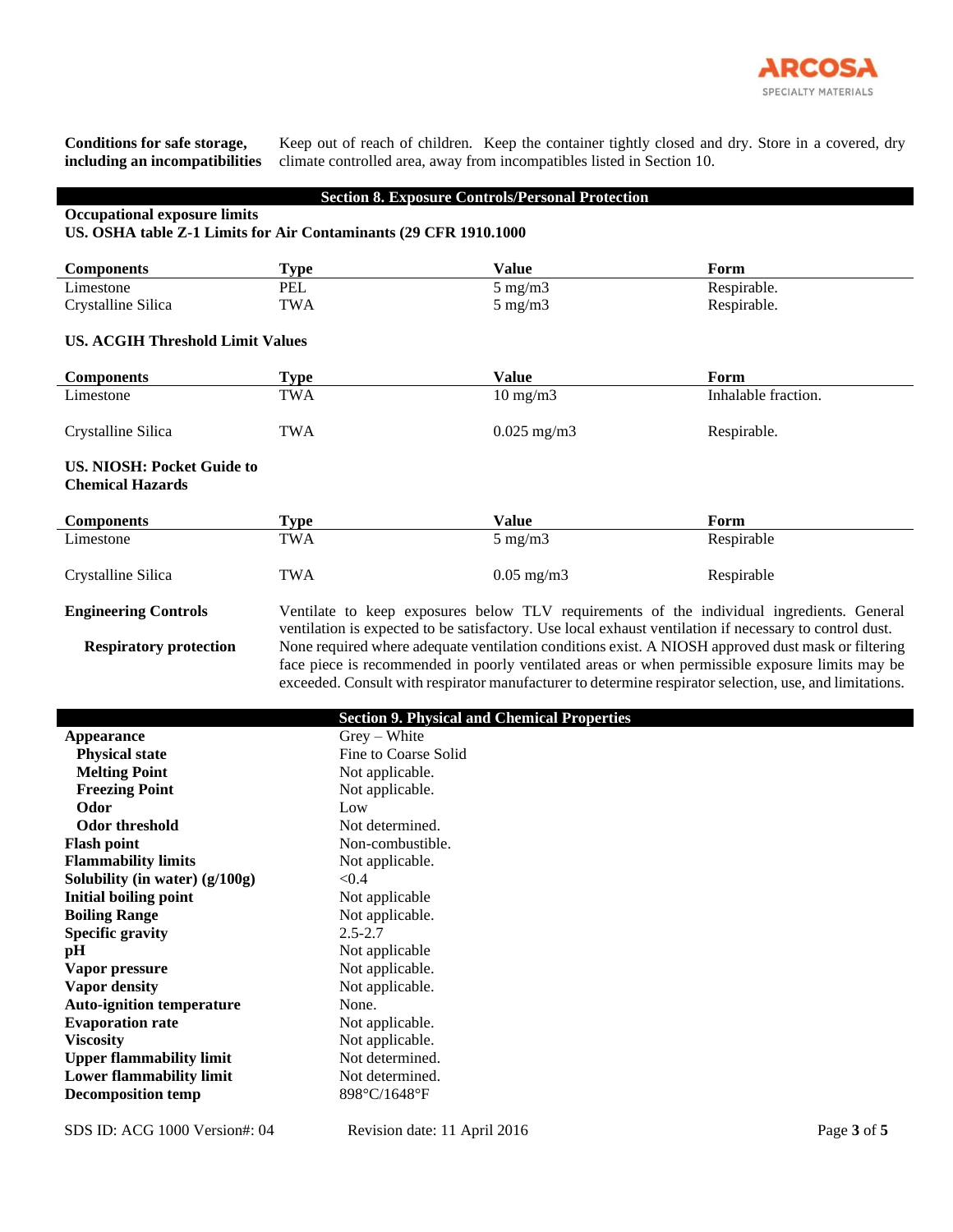

|                                                                                                       | <b>Section 10. Chemical Stability and Reactivity</b>                                                                                                                                     |  |
|-------------------------------------------------------------------------------------------------------|------------------------------------------------------------------------------------------------------------------------------------------------------------------------------------------|--|
| <b>Conditions of reactivity</b>                                                                       | Not applicable under normal conditions.                                                                                                                                                  |  |
| <b>Chemical stability</b>                                                                             | Avoid contact with acids                                                                                                                                                                 |  |
| <b>Conditions to avoid</b>                                                                            | Not applicable.                                                                                                                                                                          |  |
| <b>Hazardous decomposition products</b>                                                               | Not applicable.                                                                                                                                                                          |  |
| <b>Hazardous polymerization</b>                                                                       | Will not occur                                                                                                                                                                           |  |
|                                                                                                       | <b>Section 11. Toxicological Information</b>                                                                                                                                             |  |
| Information on likely routes of exposure                                                              |                                                                                                                                                                                          |  |
| <b>Acute effects</b>                                                                                  | No known acute toxicological effects. Acute effects include irritation of the eyes, skin, and                                                                                            |  |
|                                                                                                       | respiratory system.                                                                                                                                                                      |  |
| <b>Chronic effects</b>                                                                                | Crystalline silica: Exposures to respirable crystalline silica are not expected during the                                                                                               |  |
|                                                                                                       | normal use of this product; however, levels must be determined by in-house workplace                                                                                                     |  |
|                                                                                                       | hygiene testing.                                                                                                                                                                         |  |
|                                                                                                       |                                                                                                                                                                                          |  |
|                                                                                                       | <b>Section 12. Ecological Information</b>                                                                                                                                                |  |
|                                                                                                       |                                                                                                                                                                                          |  |
| Ecotoxicity                                                                                           | There are no known causes from this product that would harm the ecology. The disposal of<br>large quantities directly into waterways would be expected to cause significant aquatic life |  |
|                                                                                                       | death. The material shows no bioaccumulation or food chain concentration toxicity potential                                                                                              |  |
|                                                                                                       |                                                                                                                                                                                          |  |
|                                                                                                       | <b>Section 13 Disposal Considerations</b>                                                                                                                                                |  |
| <b>Disposal procedure</b>                                                                             | Dispose of product and packaging material in accordance with all applicable federal, state,                                                                                              |  |
|                                                                                                       | and local regulation. Can be disposed as an inert solid in a landfill. Slurry may plug drains.                                                                                           |  |
|                                                                                                       | Do not dispose of directly in waterways or sewers. Recycle responsibly.                                                                                                                  |  |
|                                                                                                       |                                                                                                                                                                                          |  |
|                                                                                                       | <b>Section 14. Transport Information</b>                                                                                                                                                 |  |
| <b>Department of Transportation (DOT)</b>                                                             | This product is not regulated as a hazardous material by the United States (DOT)                                                                                                         |  |
| <b>Requirements</b>                                                                                   | transportation regulations.                                                                                                                                                              |  |
|                                                                                                       |                                                                                                                                                                                          |  |
| <b>Canadian Transportation of</b>                                                                     | Not regulated as dangerous goods.                                                                                                                                                        |  |
| dangerous goods                                                                                       |                                                                                                                                                                                          |  |
|                                                                                                       |                                                                                                                                                                                          |  |
| UN#                                                                                                   | None, Not regulated as dangerous goods.                                                                                                                                                  |  |
|                                                                                                       |                                                                                                                                                                                          |  |
| <b>ADNR</b>                                                                                           | None.                                                                                                                                                                                    |  |
| <b>RID/ADR:</b>                                                                                       | Not classified.                                                                                                                                                                          |  |
|                                                                                                       |                                                                                                                                                                                          |  |
| <b>Environmental hazards</b>                                                                          | None.                                                                                                                                                                                    |  |
|                                                                                                       |                                                                                                                                                                                          |  |
| <b>Annex II of MARPOL 73/78</b>                                                                       | Not applicable                                                                                                                                                                           |  |
|                                                                                                       |                                                                                                                                                                                          |  |
| <b>International bulk chemical code</b>                                                               | Not applicable                                                                                                                                                                           |  |
|                                                                                                       |                                                                                                                                                                                          |  |
|                                                                                                       | <b>Section 15 Regulatory Information</b>                                                                                                                                                 |  |
| <b>U.S. EPA's Toxic Substance Control</b>                                                             | Not listed as reportable quantity or regulated quantity in SARA Title III Sections 302, 304,                                                                                             |  |
| <b>Act Chemical Substance Inventory</b>                                                               | and 313. CAA Section 112® Regulated Chemicals for Accidental Release Prevention,                                                                                                         |  |
|                                                                                                       | CERLA Hazardous Substances, and RCRA Hazardous Waste.                                                                                                                                    |  |
|                                                                                                       |                                                                                                                                                                                          |  |
| <b>Canadian Controlled Product</b>                                                                    | Crystalline Silica: IDL* Item #1406 Classification: D2A.                                                                                                                                 |  |
| <b>Regulations</b>                                                                                    |                                                                                                                                                                                          |  |
|                                                                                                       |                                                                                                                                                                                          |  |
|                                                                                                       |                                                                                                                                                                                          |  |
| <b>European Union Directive</b>                                                                       | R36, R37, R38, S37, S3, S39, and S51.                                                                                                                                                    |  |
| 67/548/EEC (Annex III and IV)                                                                         |                                                                                                                                                                                          |  |
|                                                                                                       |                                                                                                                                                                                          |  |
| *IDL Item: Canadian Hazardous Product Act Ingredient Disclosure List<br>SDS ID: ACG 1000 Version#: 04 | Revision date: 11 April 2016<br>Page 4 of 5                                                                                                                                              |  |